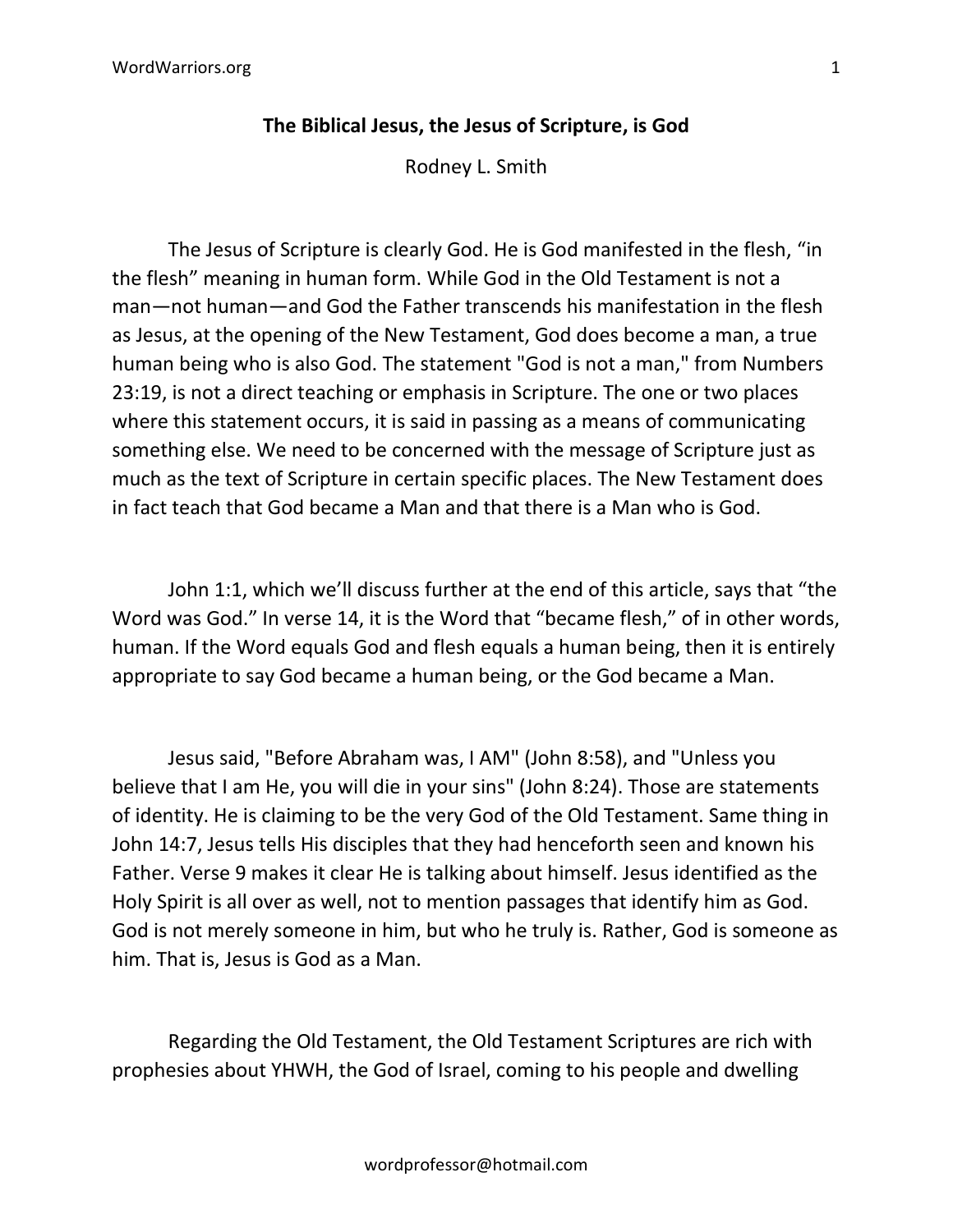among them, coming to his temple (Malachi 3:1), etc. Let's take a look at the language of Zechariah 2:10-13.

10 "Sing and rejoice, O daughter of Zion! For behold, I am coming and I will dwell in your midst," says the LORD. 11 "Many nations shall be joined to the LORD in that day, and they shall become My people. And I will dwell in your midst. Then you will know that the LORD of hosts has sent Me to you. 12 And the LORD will take possession of Judah as His inheritance in the Holy Land, and will again choose Jerusalem. 13 Be silent, all flesh, before the LORD, for He is aroused from His holy habitation!"

YHWH comes to dwell in the midst of Israel, and concurrently "many nations" are "added to YHWH in that day!" YHWH again chooses and takes possession of Judah and Jerusalem. And YHWH is aroused. He rises up from "His Holy Habitation." This is anthropomorphic language in which YHWH is described as getting up and leaving his "house" or palace, his heavenly abode. I think the implication is to descend on Jerusalem to dwell in the midst of His people, as the passage says right before it.

Some do not suggest that Jesus is not God but a mere man used by God, but they assert that God assumed a separate human being into himself who is not God and still purport to teach Oneness. They will say "God was in Christ" (2 Cor. 5) and claim this means that God is not Christ, but Jesus is "God" only as a man indwelt by God, through whom God worked, and who represented God in carrying out the plan of redemption.

There is a lot wrong with this and a lot missing in this presentation. God can indwell anyone. God's Spirit was in the prophets testifying about the Christ, and that Spirit is called the Spirit of Christ, further identifying Jesus as God (1 Peter 1:10-11). God spoke in many diverse ways "in times past." There is a finality and permanence of his last day revelation "through His Son." The reason He speaks the Father's words is because he speaks as the Father. The reason he ascends to heaven and does not take his place with Abraham, Moses, Elijah, etc. but sits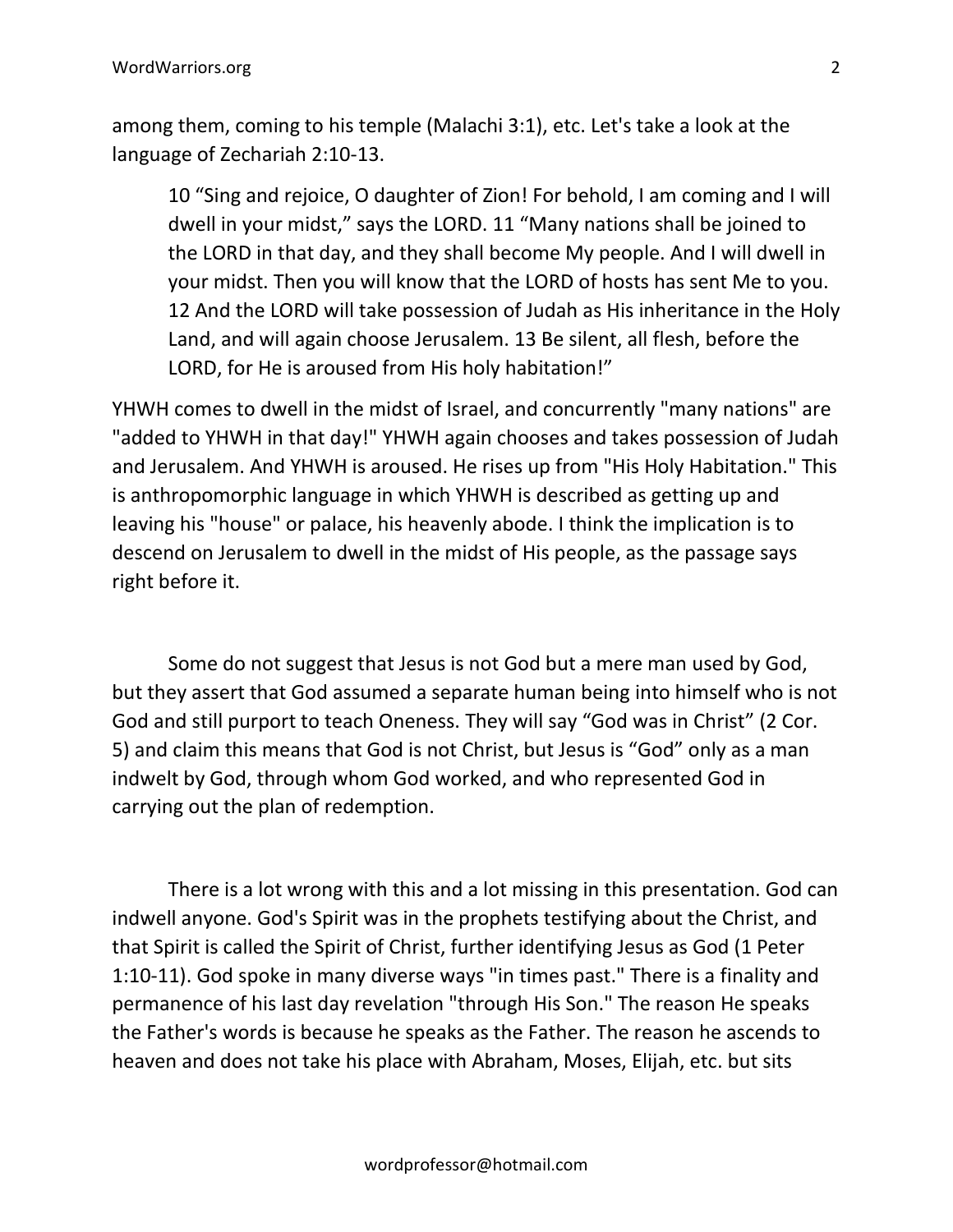down with the Father on his throne, is because he, Jesus, is the self-revelation of the Father. He is God the Father manifested in the flesh (1 Timothy 3:16).

## **Some essential things to remember about the Son of God**

1. He is God manifested in the flesh (1 Timothy 3:16).

2. He is truly a man for whom God is his true Father, his actual Dad (John 3:16; 8:54; etc.).

3. He's born of a virgin--why? Just because? No, because He is God coming into this world, born but not conceived as we were.

4. He's not a reproduction of God but God's very image of Himself. God didn't sire another god/God but manifested Himself in true humanity, entering his creation by taking on flesh through the miraculous conception and virgin birth.

5. Son of God, in the literal sense, not metaphorically, means the He is equal with God, according to John 5:18, also Philippians 2:6.

This presentation of who Jesus Christ is everywhere in the New Testament, scattered throughout the Old, and is the overall message of Scripture, which is all about the Kingdom of God, and more accurately, God the King. It's literally everywhere.

It's also true that He lived as a man and was anointed with God's Spirit without measuring. He did his ministry the way he wants us to, as yielded vessels in which and through which God's Spirit dwells and works. Both are true realities with respect to the earthly sojourn, pre-crucifixion and resurrection life of Jesus. It's not either-or; it's both-and. Being both God and man would not make Jesus both God and not God, but both divine and human in two distinct, yet simultaneous ways of being.

It has been asked, if God became what he was not, does that not mean that God changed? In other words, does the idea of the incarnation impact the fact of God's immutability? Not it does not. Allow me to explain.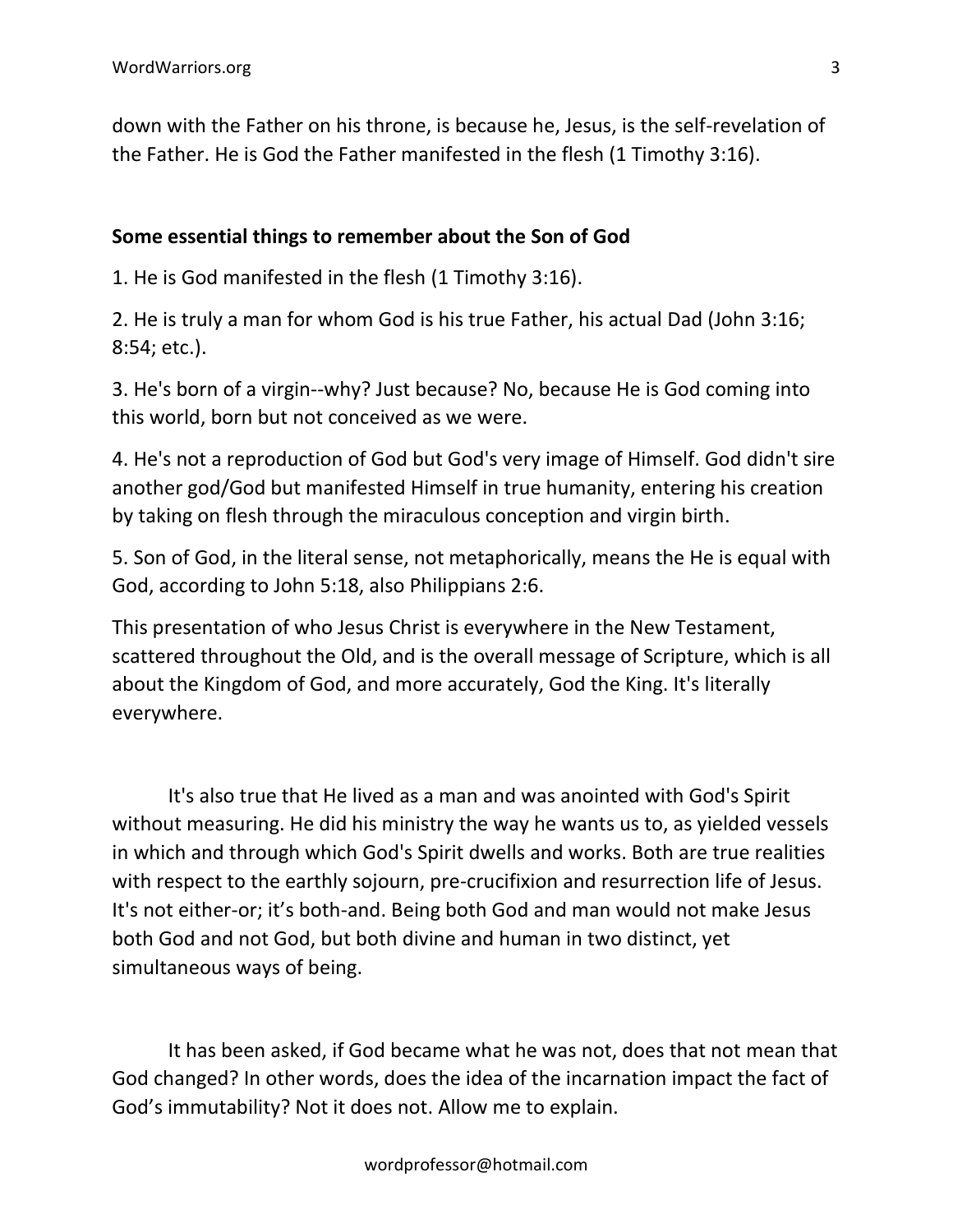The way in which Scripture says God "became" a man does not mean that God's essence changed. Rather, it only means that he assumed something new. His essential being didn't change. He did not lose anything he already possessed, but he assumed a complete human nature in addition to his divine nature. So, God added something to his immutable self. His immutable self did not change, nor was it impacted in any way. This is what Paul means by "all things" are "from" the Father and all things "through" the Son. 1 Corinthians 8:6: "yet for us there is one God, the Father, of whom are all things, and we for Him; and one Lord Jesus Christ, through whom are all things, and through whom we live." God assumed humanity that was his humanity. In this way, God did not change and his immutability is not violated, while at the same moment adding to himself humanity in order to facilitate his redemptive program.

God assumed humanity that was his humanity. In this way, God did not change and his immutability is not violated, while at the same moment adding to himself humanity in order to facilitate his redemptive program.

Furthermore, as my friend and brother Frederick Williams has said, "Immutability speaks of God's essence, but God changes with regards to his roles and relationships all the time. Before God created, he was not a creator. Yet now "Creator" is a major component of "who" God is." Yet there was a time when he was not Creator."

I believe the key is his transcendence. God is immutable. That is why we sometimes use the phrase, "he clothed himself with humanity." He entered the creation he himself was not a part of by assuming a creaturely nature and existence entirely distinct from and in addition to his infinite, perfect, eternal Spirit-self. I have described it mathematically at if God=infinity, he became infinity plus one, 2,000 years ago. He added to himself, but his transcendent essence and self did not change. It indeed cannot.